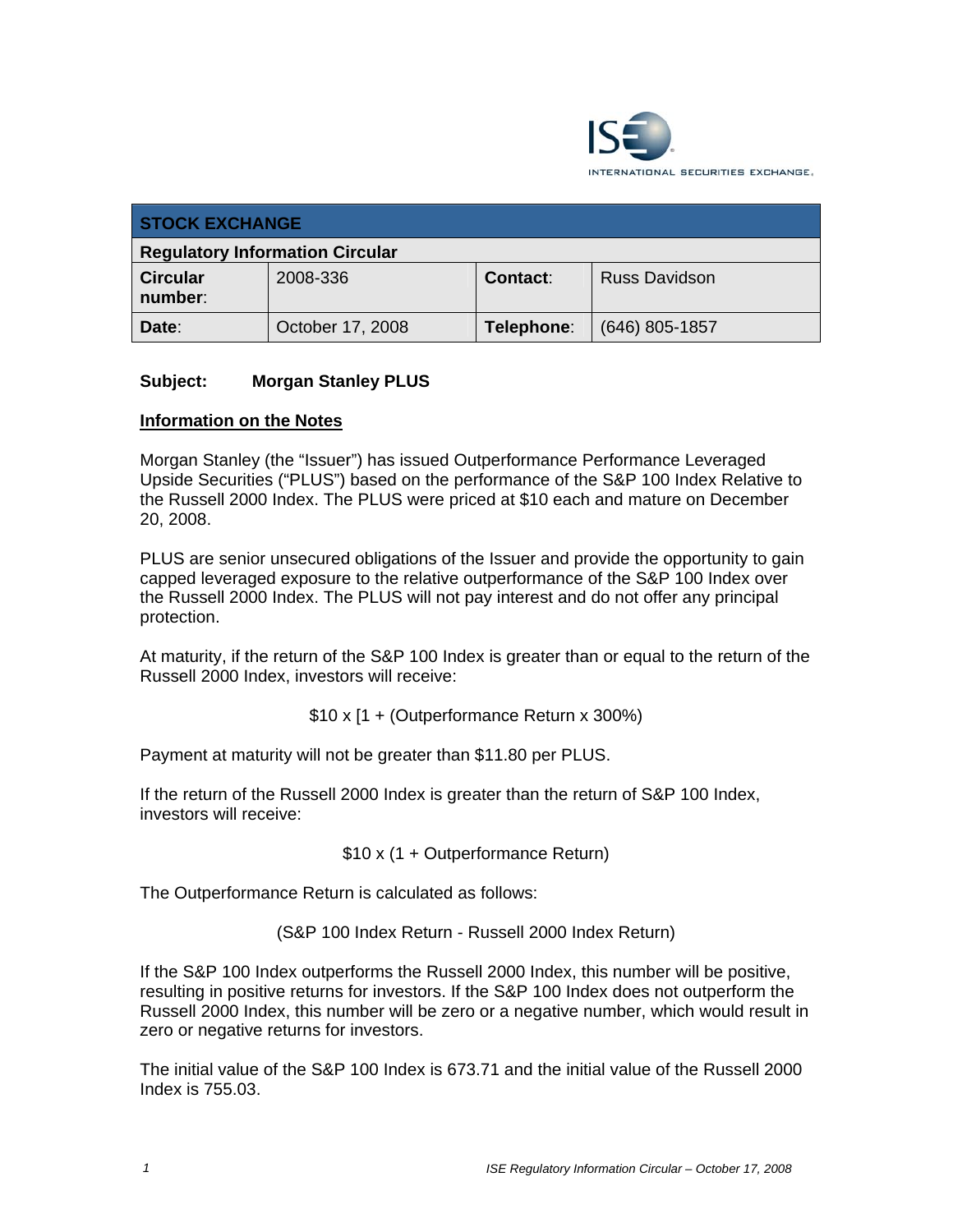Investors should note that investing in the PLUS is not equivalent to investing in either the S&P 100 Index or the Russell 2000 Index. Also, the market value of the PLUS will depend substantially on the value of the underlying indexes. Other factors that will likely affect the trading value of the PLUS are changes in interest rates, volatility of the securities underlying the indexes, the time remaining to maturity, and the credit rating of the Issuer.

The Trustee for the securities is The Bank of New York.

Several factors, many of which are beyond the Issuer's control, will influence the value of the notes in the secondary market and the price at which the Issuer may be willing to purchase or sell the notes in the secondary market, including: the value of each of the basket indices at any time and, in particular, on the determination date, the volatility of the basket indices, interest and yield rates in the market, geopolitical conditions and economic, financial, political and regulatory or judicial events, the time remaining to the maturity of the notes, the dividend rate on the stocks underlying the basket indices and the Issuer's creditworthiness.

Trading in the shares on ISE is on a UTP basis and is subject to ISE equity trading rules. The shares will trade from 9:00 a.m. until 4:00 p.m. Eastern Time. Equity Electronic Access Members ("Equity EAMs") trading the shares during the Pre-Market Session are exposed to the risk of the lack of the calculation or dissemination of underlying index value or intraday indicative value ("IIV"). For certain derivative securities products, an updated underlying index value or IIV may not be calculated or publicly disseminated in the Pre-Market hours. Since the underlying index value and IIV are not calculated or widely disseminated during Pre-Market hours, an investor who is unable to calculate implied values for certain derivative securities products during Pre-Market hours may be at a disadvantage to market professionals.

Equity EAMs also should review NASD Notice to Members 03-71 for guidance on trading these products. The Notice reminds members of their obligations to: (1) conduct adequate due diligence to understand the features of the product; (2) perform a reasonable-basis suitability analysis; (3) perform customer-specific suitability analysis in connection with any recommended transactions; (4) provide a balanced disclosure of both the risks and rewards associated with the particular product, especially when selling to retail investors; (5) implement appropriate internal controls; and (6) train registered persons regarding the features, risk and suitability of these products.

### **This Regulatory Information Circular is not a statutory Prospectus. Equity EAMs should consult the Trust's Registration Statement, SAI, Prospectus and the Fund's website for relevant information.**